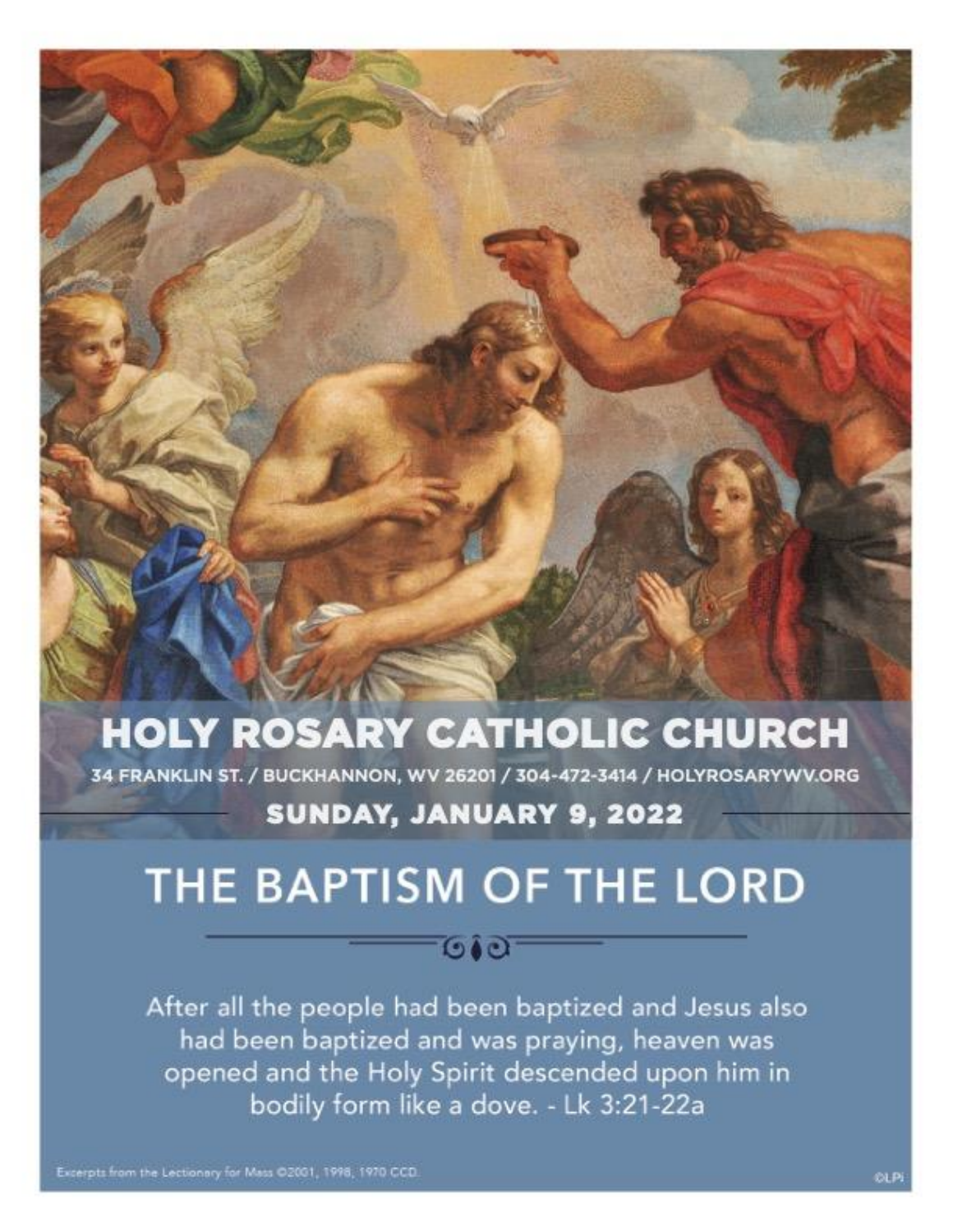# **The Baptism of the Lord**

"*We are called to live our baptism every day, as new creatures, clothed in Christ."*

*— Pope Francis* hat reference point do you use when making decisions? Many times, impulse takes control and decisions are point do you use where making decisions? Many times,<br>are made based solely on emotion and decisions.

We all know that these types of decisions can often get us into trouble. When a person has a confident sense of who they are and a real understanding of what is important and of value, the likelihood of kneejerk impulsive choices diminishes. Baptism gives us what



we need to make well informed and purposeful decisions. By this simple gesture, God claims us as His own and provides us with the identity and purpose we need to properly live life.

It is tremendously reassuring, when we truly embrace this revelation and realize that we no longer have to wonder about the purpose of our lives or struggle to find our way. The answer of who we are in God has been given to us. We no longer have to fumble around, trip over ourselves or walk aimlessly about. Issues surrounding the sacredness of life, the meaning of death, the protection of those most vulnerable, care for the weak and the poor, offering hospitality to those in search of a home, the purpose and proper place of work, how to create a just social order, caring for creation, and understanding our roles as heralds and stewards are just a few of the wonderful gifts baptism brings. When we make decisions based on things such as these core Gospel truths we really act as Christ himself, revealing to others the new creations that we are. This is how we live our baptism.

It is difficult to walk against the tide. Yet, that is precisely what baptism calls us to do. Although we are sinners, in need of mercy

and far from perfection we are called to order our life and make decisions based upon the wisdom and guidance of Almighty God. He alone is the one who can claim us as His sons and daughters. Standing up for our principles will not make us popular. But who ever said Christianity is a popularity contest? Baptism calls us to stand up for that which goes

> against the grain of secularism. Standing in line with other sinners, we have our anchor to steady us in the tempests of life and God is very pleased. Forge ahead. There is nothing to fear. ©LPi

**Let's Undecorate This Weekend**

Thanks to all who made our sanctuary a beautiful creation for the Christmas Season. It's finally time to take down our décor and we need your help. Can you stay after mass on Sunday to lend a hand? We need to remove the manger scene and the Christmas trees. (We will keep the poinsettias for a while.) Many hands make light work, so it should only take a short while to complete. Thanks!

## Our Appreciation

We are very grateful to our parishioners for your many Christmas gifts. We are very appreciative of the many ways your share your gifts and talents with our parish throughout the year. May you have a blessed and grace filled New Year, Father Ed and Father John

### Teens Encounter Christ

EC stands for Teens Encounter Christ. TEC is an international, spiritual-renewal movement in the Catholic Church that strives to bring EC stands for Teens Encounter Christ. TEC<br>
an international, spiritual-renewal mover<br>
in the Catholic Church that strives to brin<br>
young people and adults into a close, personal relationship with Jesus Christ. TEC is a community, led by the Holy Spirit, that gathers people into Christian groups of faith, while attempting to incorporate its ministry into the overall ministry of their members' dioceses and parishes.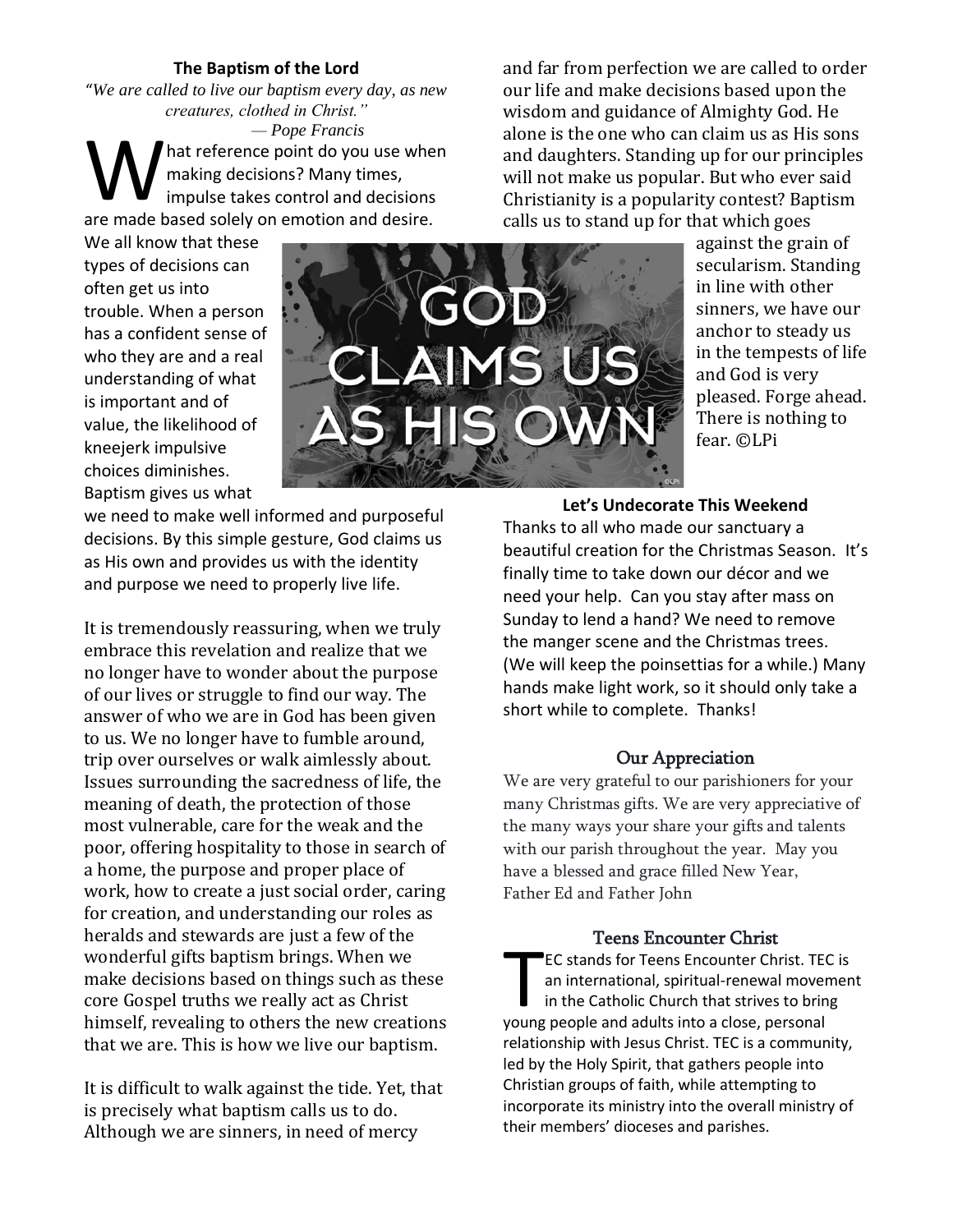**The primary method employed to gather people into Christian community and form them in the Christian life is that of the weekend retreat. At the weekend retreat, which usually runs from Friday evening to Monday afternoon, the participants are led into Christ's Paschal Mystery, through a combination of presentations, activities, talks, prayer, community building, and liturgy.**

 The next TEC retreat that will take place in the Diocese of Wheeling-Charleston will be held from Friday, January  $14<sup>th</sup>$ to Monday, January  $17<sup>th</sup>$ , at the St. John XXIII Pastoral Center in Charleston, West Virginia. It will be free for all teens who are in their junior year of high school through first year of college.

 You can register on the Diocesan website, at **[https://dwc.org/diocese/ministries/youth](https://dwc.org/diocese/ministries/youth-and-young-adult-ministry/youth-ministry/tec/)[and-young-adult-ministry/youth](https://dwc.org/diocese/ministries/youth-and-young-adult-ministry/youth-ministry/tec/)[ministry/tec/](https://dwc.org/diocese/ministries/youth-and-young-adult-ministry/youth-ministry/tec/)**, or you can contact Jeanne McKeets

at the Office of Evangelization and Catechesis to register: 304-233-0880, ext. 374 or **[jmckeets@dwc.org](mailto:jmckeets@dwc.org)**.

#### **Mass Requests for 2022**

Do you have a specific mass intention for next year? Would you like to have a mass offered for a loved one or a deceased member of your family? Please drop your intentions (plus your \$5 donation) in an envelope or give it to Father Ed. Specific dates may go quickly, so act now. Please note that Cannon Law requires a parish to offer one mass each weekend for the intentions of its parishioners. Since we only have two masses per weekend, it is difficult to schedule all of your requests on a weekend. We will do the best we can to accommodate your requests. Because we were overloaded with requests from last year, we are already scheduled into March of 2022.

#### **Envelopes for Next Year**

Our 2022 envelopes have arrived and are available in Marist Hall. This year, we only ordered boxes of envelopes for those families who used them on a consistent basis. Many of you are sending your donations electronically from your bank, or just dropping a check in the collection basket. We appreciate you! Unfortunately, we had to throw away about 25 boxes of envelopes last year. If you don't see your envelope box in the hall, please pick up a box of "unnumbered" envelopes to use. If you would like a box of envelopes with your specific number, please let us know. Thanks!

## **Looking for Couples to Lead**

We are looking for one or two couples to lead a marriage program at Holy Rosary Parish. We are just in the planning stages, and this program will be based on the program: "Together in Holiness." This diocesan program could be carried back to the parish as an important ministry to our couples here. Give it some thought, and talk to Father Ed if you are interested.

#### **Birthdays and Anniversaries**

| Now accepting January Celebrations! |            |
|-------------------------------------|------------|
| Kathy Angus                         | January 6  |
| Mary Kathleen Blake                 | January 7  |
| Virginia Cerullo                    | January 22 |
| Colleen Hoover                      | January 22 |
| Joe Broslawsky                      | January 29 |
| Virginia Carmona                    | January 31 |
|                                     |            |

*The Year of St. Joseph* has been extended in the Diocese of Wheeling Charleston and will be over at the end of February. Have you placed your rock in our St. Joseph Garden yet? We would like everyone to place their rock by this time. We hope to have a special dedication soon. Thanks for participating!

#### **Please remember in your prayers:**

Bertha Small, Kate Deasy, Rosemary Austin, Phil Halligan, Randy Trent, Macyah Riley, Karen Trent, Matthew Linger, Seth Poling, Cathy Lipscomb, Freddy Caimotto, James Barton, Darell Hyre, Diane Hyre, Vicki Dibble, Eric Harkness, Pat Daigneault, Duane Lohr, Jeff Ball, Jane Baxter, Shaelyn Posey, P.T. Garton, Jalen Welcome, Dennis Cortes, Kay Sienkiewicz, Danny Morgan, Gene Zara, Paula Ball, Janine Robinson, Elaine Katai, Terry McKisic and Tori Odom, Andrew Schmidt, Gay Little, Denise Karlen, Jim Hawkinberry, Sandy Derico, Tim Dewitt and Family, Ellie McCarthy, Linus Deasy, Shanna Ericcson, Linda Coyner, Donnie Cox, Rue Thompson.

#### **Please pray for men and women in the military.**

Please pray for our Homebound: Mary Stump, Anna Stalnaker, Ron Frye, Rocena Asbury, John Sneberger, Lorraine McLean, James McCartney, Nancy Beverlin, Shirley Linger, William McLean, Anna Powell, Barbara Elmore, Helena Bessinger, Virginia Cerullo, Alan and Jimmie Jo Simmon, Barbara Hillberry, Donnie Cox.

**Psalm Response**: "The Lord will bless his people with peace."